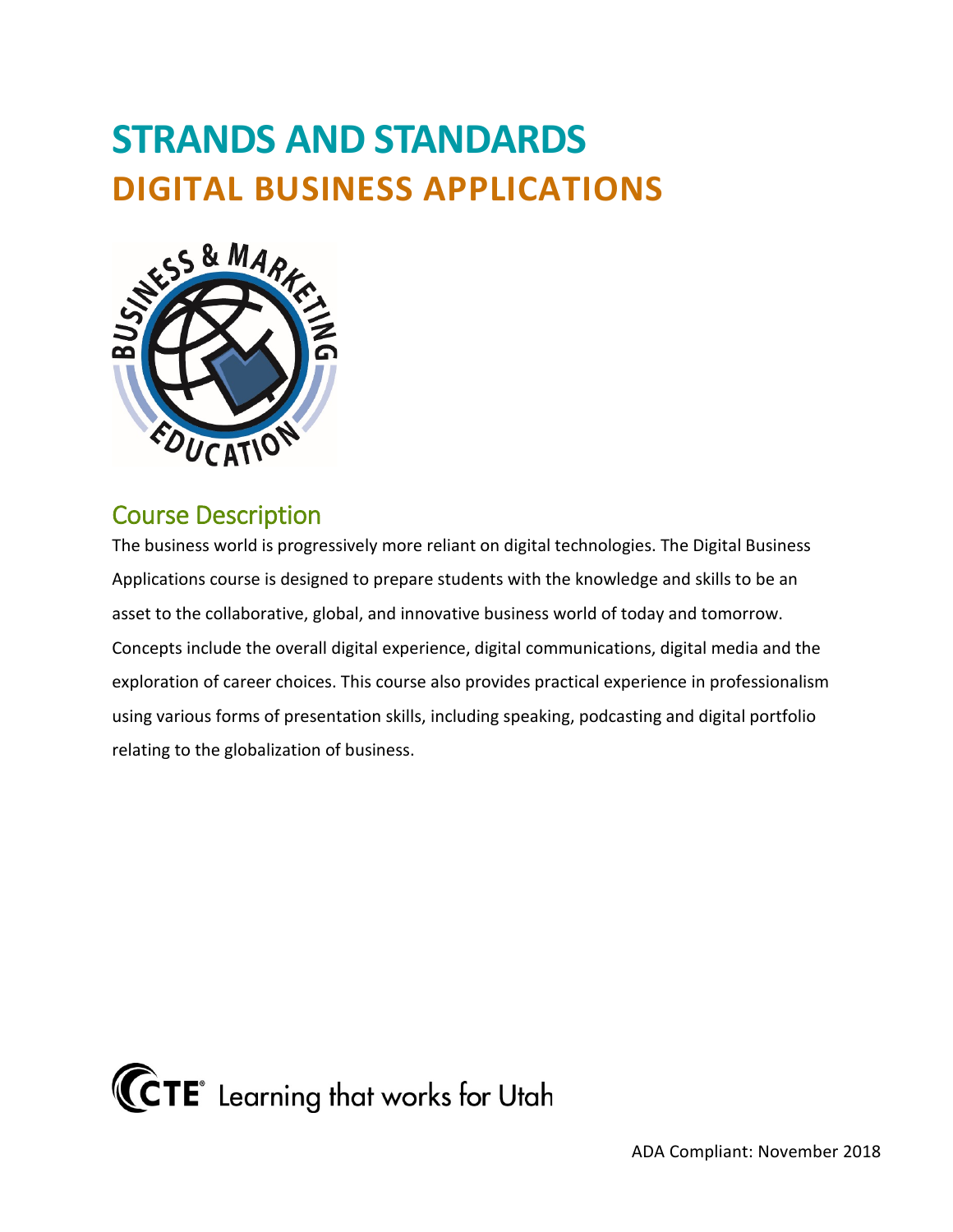### DIGITAL BUSINESS APPLICATIONS

| <b>Intended Grade Level</b>            | $9 - 12$                                    |
|----------------------------------------|---------------------------------------------|
| Units of Credit                        | 0.5                                         |
| Core Code                              | 32.02.00.00.150                             |
| <b>Concurrent Enrollment Core Code</b> | 32.02.00.13.150                             |
| Prerequisite                           | Computer Technology 1, Keyboarding Skills   |
| <b>Skill Certification Test Number</b> | 215                                         |
| <b>Test Weight</b>                     | 0.5                                         |
| <b>License Type</b>                    | CTE and/or Secondary Education 6-12         |
| <b>Required Endorsement(s)</b>         |                                             |
| Endorsement 1                          | <b>Business and Marketing (CTE/General)</b> |
| Endorsement 2                          | <b>Information Technology</b>               |

## STRAND 1

**Students will utilize information and technology tools to conduct business effectively and efficiently. (Integrated use throughout the course.)** 

#### Standard 1

Reinforce basic skills and professionalism needed to work in the digital world.

- Improve Internet navigation skills in accessing information.
- Evaluate the validity and authenticity of a website.
- • Practice effective usage of online resources for professional communication (e.g., e-mail, etiquette, cell phone and social media).

#### Standard 2

Explore the applications of digital technology on the Internet for business and educational uses.

- • Create a digital portfolio (e.g., website, blog, etc.) and include all projects created during the class.
- Explore Freeware available on the Internet (e.g., Open Office, Google Apps, Gimp, etc.)
- • Use cloud computing to improve productivity by designing, saving and uploading documents in an online account. (e.g., Dropbox, OneDrive, Dropittome, iCloud, etc.)
- Use online collaboration tools such as calendar, document and presentation sharing, etc.
- Explore the benefits of social networking as a business tool, including professional portfolios, blogs, privacy settings and safety issues.
- Understand the personal and business use of "apps" on digital devices.
- Use and understand file conversion software to convert multiple types of files.
- Save documents as .pdf to maintain the integrity and increase accessibility when sharing.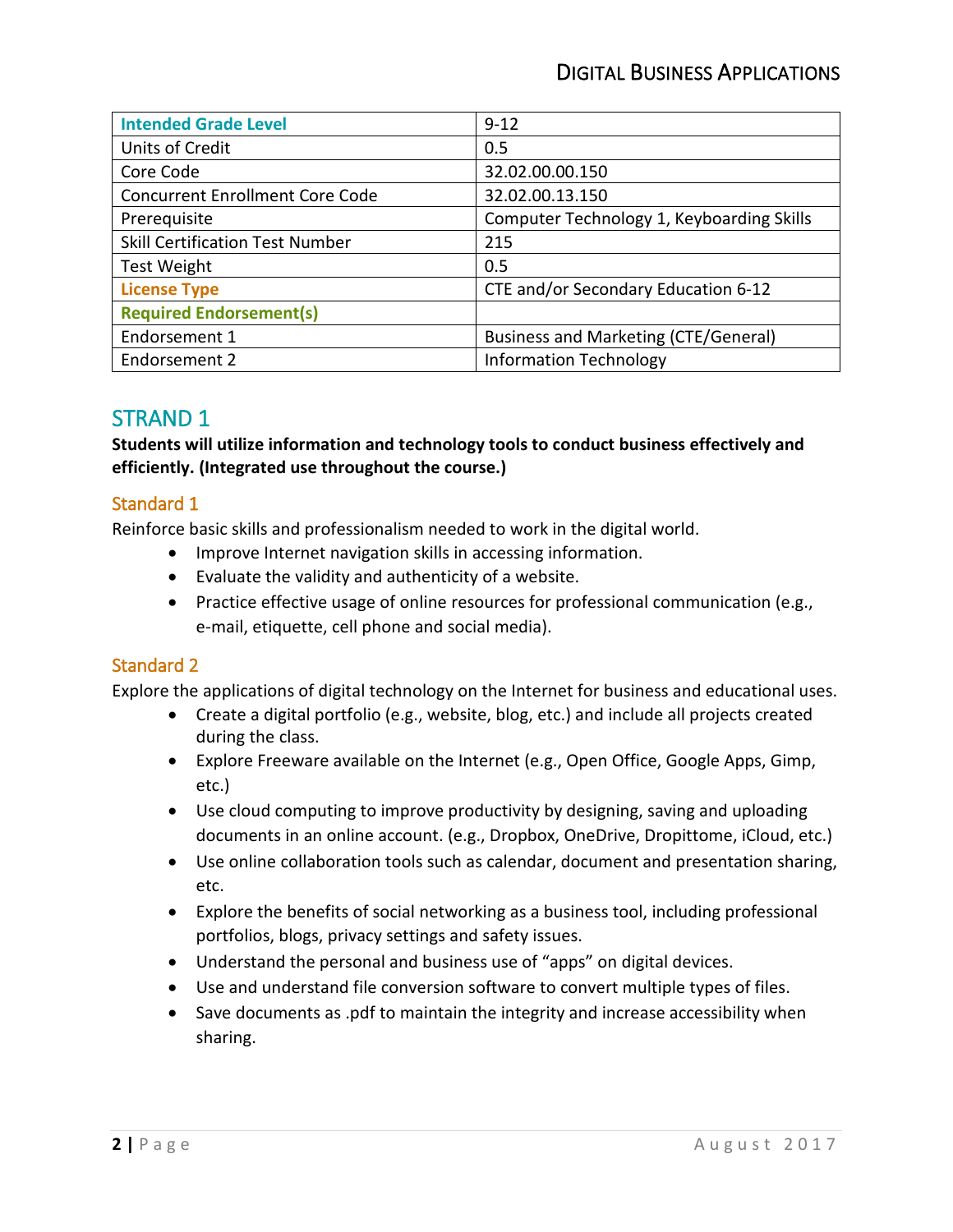## STRAND 2

#### **Students will understand ethical and legal issues pertaining to business.**

#### Standard 1

Review and evaluate ethical issues pertaining to business.

- Evaluate components of acceptable use policies, code of ethics, and their role in a business environment.
- • Demonstrate ability to follow fair use and acceptable use policies on assignments/projects. (Integrated use throughout the course.)
- Understand the difference between fair use and acceptable use policy.

#### Standard 2

Understand legal and privacy issues with consumer privacy acts and other government regulations.

- Understand legal issues related to FERPA (privacy) and posting on the Internet.
- • Understand how technology relates to trade secrets, Creative Commons, copyrights, personal information, and ethical employee behaviors.

## STRAND 3

#### **Students will communicate through the utilization of audio and video applications.**

#### Standard 1

Students will incorporate the professional use of digital audio.

- Locate and download a business-related podcast from the Internet.
- Create a speech advertising a digital product or feature. Save the document in more than one format (e.g., pdf, web publishing, slideshow, etc.).
- Deliver the speech to the class demonstrating professionalism through appearance, manners, etiquette, and enunciation.
- Use the speech to create a podcast and post to your digital portfolio.

#### Standard 2

Identify audio applications for use on digital devices.

- • Explore speech/voice recognition technologies for cell phones, tablet PCs, and other devices.
- Understand technologies for disabled individuals and how these relate to the workplace.
- Distinguish the difference between audio file types (e.g. midi, mp3, wav).

#### Standard 3

Understand and explore how digital video can enhance business.

- Find and download a business-related video to your computer or digital device.
- Create and insert a video for use in a podcast, presentation, or digital portfolio.
- Utilize audio/video conferencing (e.g., Skype, Facetime, Eyejot).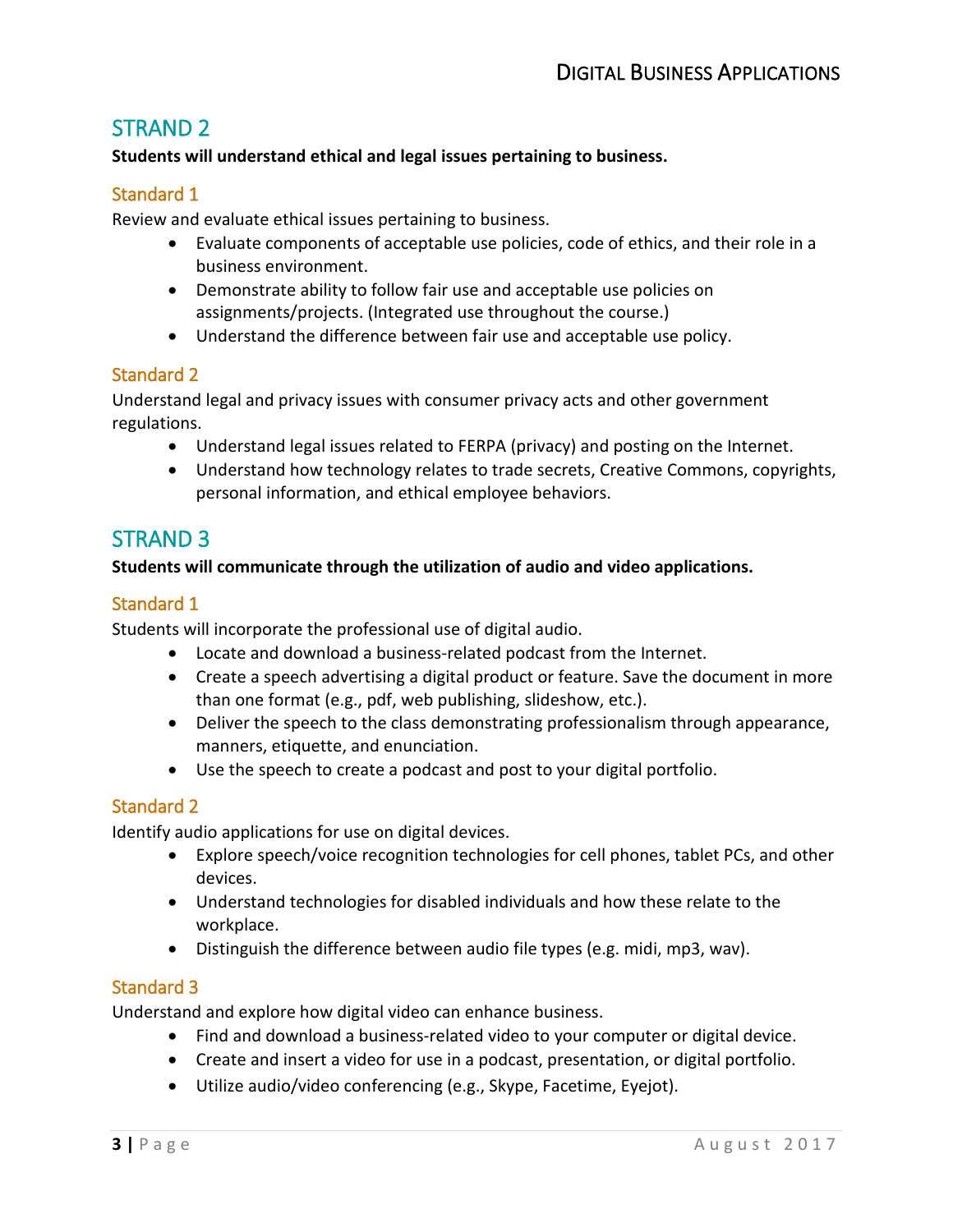• Explain the pros and cons of telecommuting from both the employer's and employee's perspective.

#### Standard 4

Demonstrate proper interpersonal communications.

- • Demonstrate proper customer service when interacting with the public face to face or online.
- Describe personal characteristics that are critical for effective work performance, including honesty, attitude, punctuality, etc.
- Demonstrate proper business etiquette.

## STRAND 4

**Students will work with digital images and print media using cloud-based design graphics (e.g., canva, easel.ly, piktochart, etc.).** 

#### Standard 1

Understand the sources of digital images.

- Obtain and utilize images from digital devices such as cell phones, tablets or cameras.
- Explain how to save, compress, share, and manage digital images.
- another format. • Create an infographic, poster, or other online print media and save as a .pdf or
- Download and use images from online image libraries.
- • Use basic enhancement features to improve the quality of photos for use in documents (e.g., cropping, resizing, colorizing, etc.).
- Generate and include a Quick Response (QR) code on a print media.

#### Standard 2

Understand the importance of being able to upload images for online backup and print options.

- Explore online backup and digital imaging resources.
- • Identify the features of printers available for printing photos, including uploading for commercial printing.
- Evaluate how digital images enhance print media for business.

## STRAND 5

#### **Students will use technology to explore educational and career opportunities.**

#### Standard 1

 Identify career opportunities available for business professionals and find a CTE Pathway supporting that career.

- • Create a presentation to recruit students for a Business Pathway leading to a specific business career.
- Explore advantages and disadvantages of online educational/training opportunities.